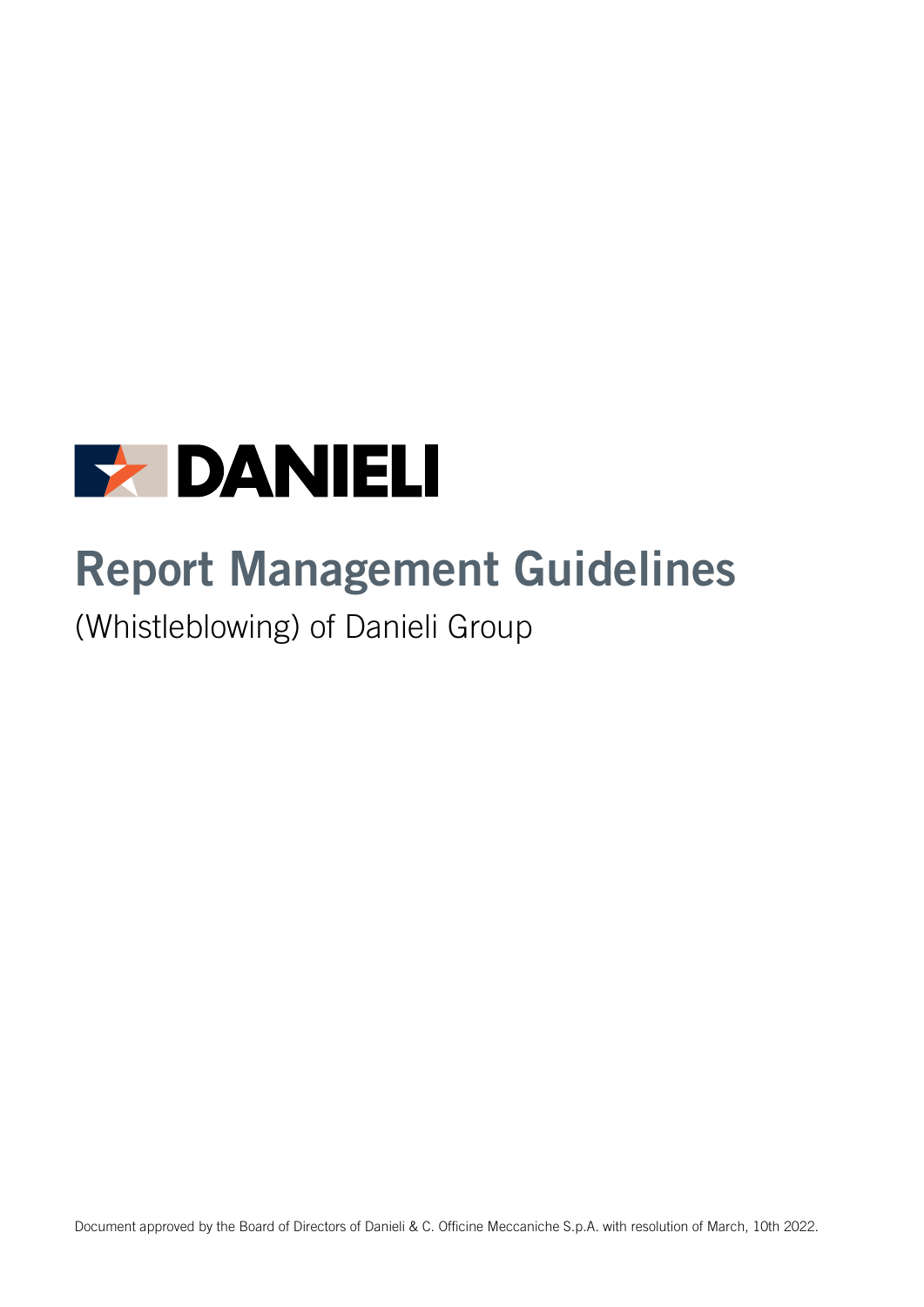

# **INDEX**

| 1. PURPOSE                                                                                                                                                                                                                     | 3              |
|--------------------------------------------------------------------------------------------------------------------------------------------------------------------------------------------------------------------------------|----------------|
| 2. ENFORCEABILITY                                                                                                                                                                                                              | 3              |
| 3. DEFINITIONS                                                                                                                                                                                                                 | 3              |
| 4. REFERENCES                                                                                                                                                                                                                  | $\overline{4}$ |
| 5. GENERAL PRINCIPLES                                                                                                                                                                                                          | 4              |
| 5.1. Confidentiality                                                                                                                                                                                                           | 4              |
| 5.2. Protection of Whistleblowers                                                                                                                                                                                              | 5              |
| 5.3. Protection of reported people                                                                                                                                                                                             | 5              |
| 5.4. Refraining procedures                                                                                                                                                                                                     | 5              |
| 6. REPORT MANAGEMENT PROCESS                                                                                                                                                                                                   | 5              |
| 6.1. Involved persons                                                                                                                                                                                                          | 6              |
| 6.2. Subject of the Report example and the Report of the Report of the Report of the Report of the Report of the Report of the Second Second Second Second Second Second Second Second Second Second Second Second Second Seco | 6              |
| 6.3. Reporting channels                                                                                                                                                                                                        | 6              |
| 6.4. Receipt of Reports and related preliminary analysis                                                                                                                                                                       | 7              |
| 6.5. Report analysis and verification                                                                                                                                                                                          | 7              |
| 6.6. Report analysis activity and subsequent decisions [100] [100] [100] [100] [100] [100] [100] [100] [100] [                                                                                                                 | 8              |
| 6.7. Reporting                                                                                                                                                                                                                 | 8              |
| 7. SANCTIONING SYSTEM                                                                                                                                                                                                          | 8              |
| 8. TRACEABILITY                                                                                                                                                                                                                | 8              |
| 9. PERSONAL DATA PROTECTION GUIDELINES                                                                                                                                                                                         | 8              |
| 10. DISCLOSURE AND PUBLICATION OF THIS GUIDELINE                                                                                                                                                                               | 9              |
| 11. TERMS AND CONDITIONS FOR THE IMPLEMENTATION OF THIS GUIDELINE                                                                                                                                                              | 9              |
| 12. REPORTING OF GUIDELINE VIOLATIONS                                                                                                                                                                                          | 9              |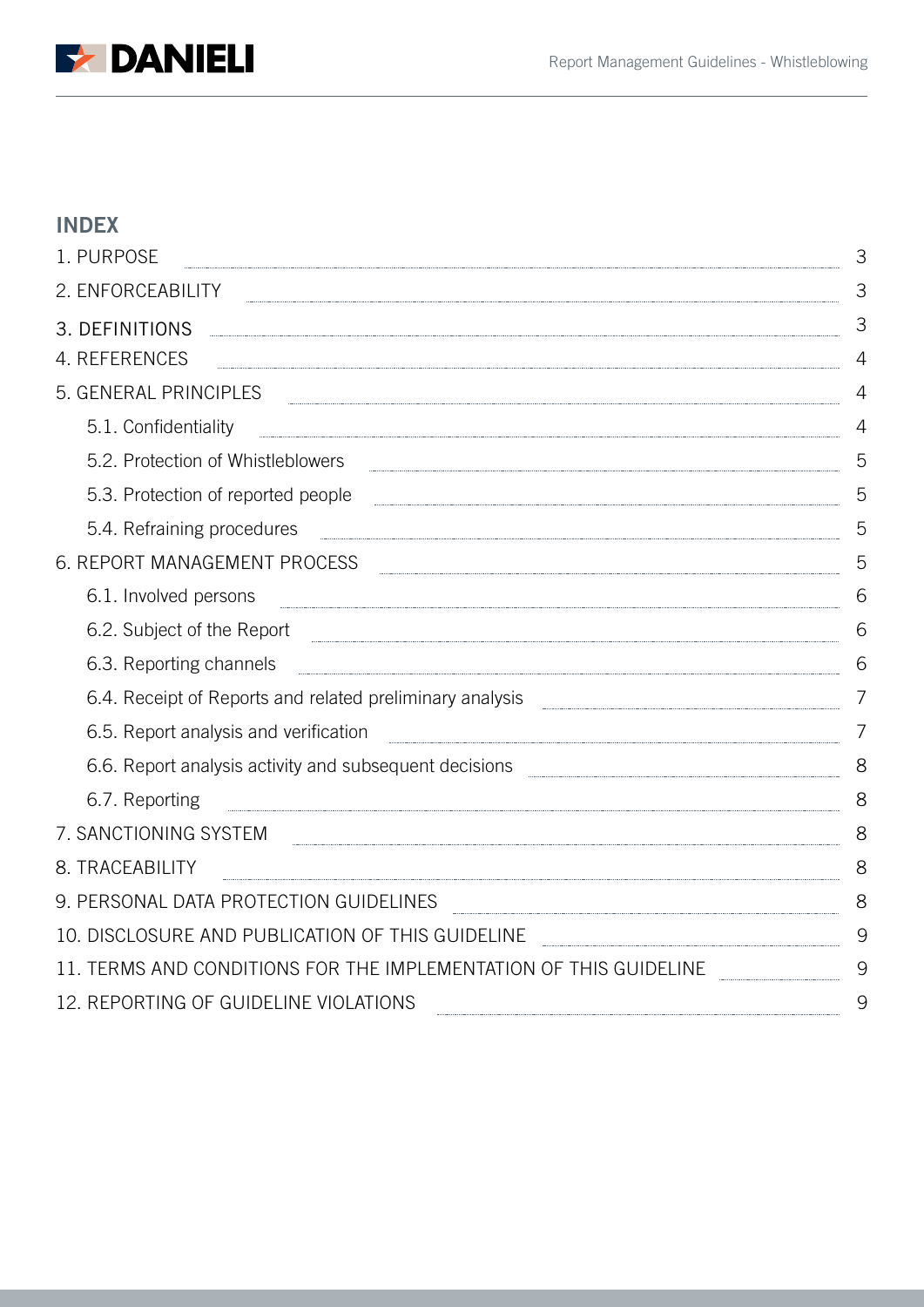

# <span id="page-2-0"></span>1. PURPOSE

Danieli & C. Officine Meccaniche S.p.A. (hereinafter "Danieli & C." or the "Parent Company") encourages the cooperation of employees and third parties for the emergence of (i) illegal, fraudulent or suspicious acts, (ii) violations of the Code of Ethics and the Organization, Management and Control Model pursuant to Legislative Decree 231/01 and (iii) any other irregularities in corporate management or conducts not in compliance with the law and the internal regulatory system of Danieli Group. In doing so, Danieli & C. encourages reports of any violation that is considered relevant and comes to the attention of each whistleblower, hereinafter better defined.

Therefore, the purpose of this Report Management Guideline (Whistleblowing) (hereinafter referred to as the "Guideline") is to describe how to send the reports, the principles intended to safeguard the whistleblowers, the related management process, as well as any possible action arising from the violations observed.

## <span id="page-2-1"></span>2. ENFORCEABILITY

This Guideline is issued by Danieli & C. and approved by the relevant Board of Directors.

It shall be applied to Danieli & C. and, subject to prior transposition, to all the companies directly and indirectly controlled by it in Italy and abroad (hereinafter the "Group Companies") and operating in the plant making field $l$ .

## <span id="page-2-2"></span>3. DEFINITIONS

#### Reporting Committee

It is a cross-functional Committee that receives and manages the Report through the implementation of operating procedures provided for in this Guideline. The Committee is composed of the managers of Legal, Human Resources, Compliance & Internal Audit Departments of the Parent Company, operating for the whole Danieli Group. The General Counsel of the Parent Company is also the President of the Reporting Committee.

#### Danieli Group

Danieli & C. and the relevant companies directly or indirectly controlled and operating in the plant making sector.

#### DPO

Data Protection Officer. He/she is responsible for the proper management of personal data processing within the Group, only as regards the Companies where he/she has been formally appointed as a DPO. He/she supports the Parent Company in implementing compliance privacy in accordance with the reference legislation, supervising its activity.

## Group Compliance Officer & Chief Internal Auditor

Person presiding over the Group's "Compliance & Internal Audit" department, hereinafter referred to as GCO.

#### Internal Audit

The Internal Audit Department operating for the entire Danieli Group.

#### Supervisory Committee

This Committee of Danieli & C. or of the related subsidiaries governed by Italian law is responsible for monitoring the efficient operation and compliance of Model 231 and updating it in accordance with the provisions of art. 6, paragraph 1, letter b) of Legislative Decree 231/01.

#### Reporting

Any communication received through the identified channels regarding (i) behaviors put in place in breach of internal and external rules governing the activity of Danieli & C. and the Group Companies, including the Code of Ethics and Organization, Management and Control Model pursuant to Legislative Decree 231/01 of Danieli & C. and the Group Companies; (ii) any other illegal conduct which may result in a financial, property and/or image damage for the Danieli Group. Such behaviors shall be adopted by, or shall be attributable to, members of corporate bodies, auditing bodies - provided for in the standards in force in the countries where the Danieli Group operates -, employees, interns, apprentices, collaborators, suppliers, contractors, advisors, customers, business partners of the Parent Company and the Group Companies and, generally, anyone who acts on behalf of Danieli & C. and the Group Companies, as well as all other persons who, for any reason, come into contact with Danieli & C. and the Group Companies.

<sup>&</sup>lt;sup>1</sup> Any company operating in design, construction and sale of plants for the steel industry are part of the plant making sector.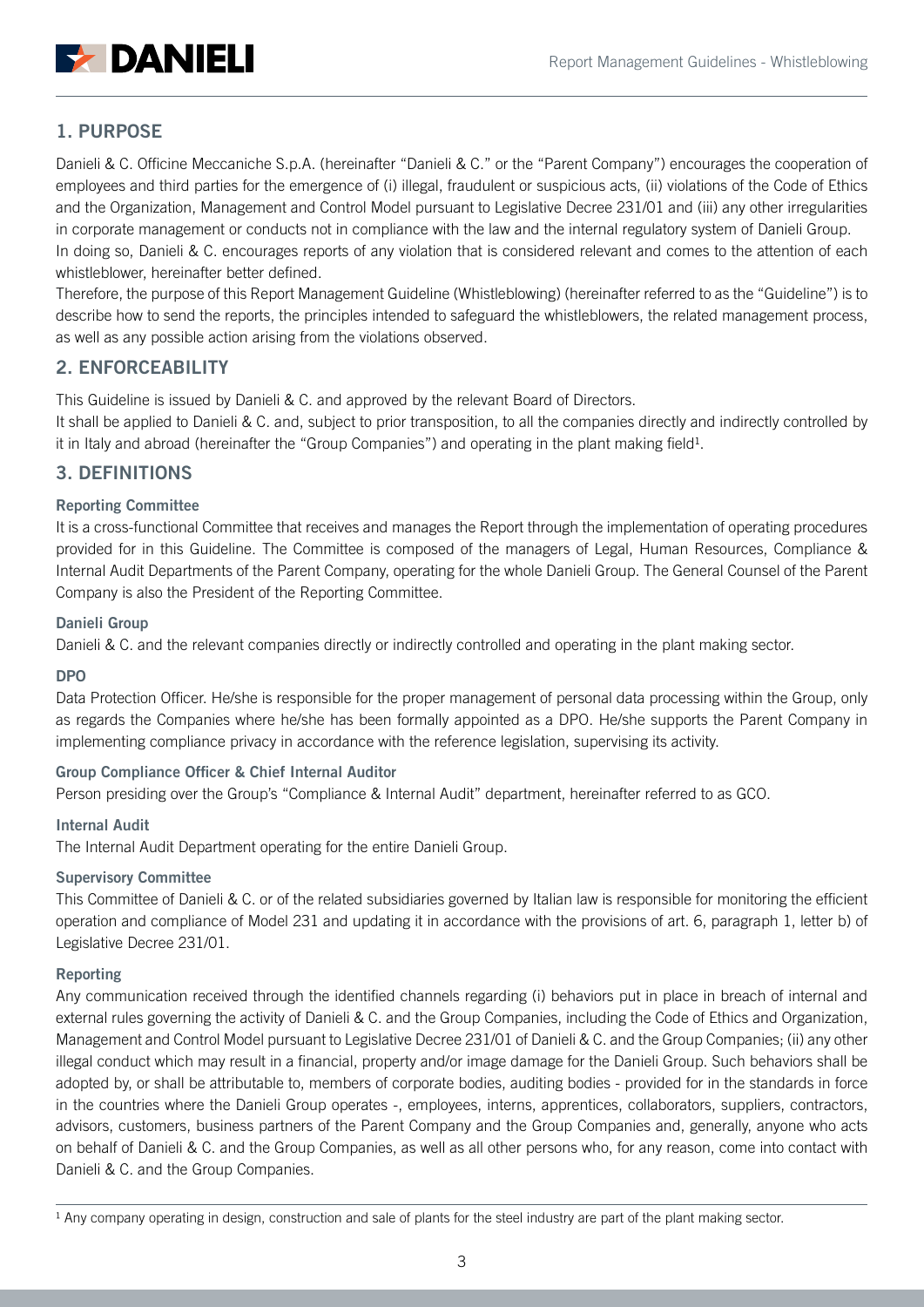

#### Whistleblower

Person who makes a Report.

#### Reported person

Person to whom the violation is attributed.

#### Privacy Team

Working group cooperating with the DPO. The team integrates the Privacy Model together with the CEO and the Privacy Committee.

#### <span id="page-3-0"></span>4. REFERENCES

#### Code of Ethics

Document providing the set of ethical principles and values adopted by Danieli & C. and the Group Companies.

#### Legislative Decree 231/2001

Legislative Decree no. 231 dated June 8th, 2001, containing the "Rule of administrative liability of corporate bodies, corporations and associations including those without legal status, as per article 11 of Law No. 300 dated September 29th, 2000", as amended.

#### Privacy Policy

It means Regulation EU 2016/679 of the European Parliament and of the Council of April 27th, 2016, on the protection of natural persons with regard to the processing of personal data and on the free movement of such data (also "GDPR"), Convention 108+, as well as any other international regulation on the protection of personal data including the provisions of the Italian Data Protection Authority or other foreign Data Protection Authorities.

#### Law 179/2017

Law No. 179 of November 30th, 2017, containing the "Provisions for the protection of whistleblowers who report crimes or irregularities of which they become aware in the context of private or public employment" as amended.

#### Directive EU 2019/1937

Directive of the European Parliament and of the Council of October 23rd, 2019, on the protection of persons who report breaches of Union Law.

#### Model 231

The Organization, Management and Control Model adopted by Danieli & C. and its subsidiaries governed by Italian law pursuant to Legislative Decree 231/01.

#### Anti-corruption Policy

All anti-corruption standards in force in the judicial systems of each company of the Danieli Group in Italy and worldwide and the international and transnational standards which have direct applications.

## <span id="page-3-1"></span>5. GENERAL PRINCIPLES

The Danieli Group encourages all employees to know and comply with the Code of Ethics, the Organization, Management and Control Model pursuant to Legislative Decree 231/01 (if applicable), the laws and the Danieli Group's internal regulatory system, by requiring their fulfillment and providing, in case of non-compliance, appropriate disciplinary sanctions.

The Danieli Group encourages anyone - including personnel, its commercial partners, suppliers, collaborators, customers and third parties - who is aware of any violations of the Code of Ethics, the Organization, Management and Control Model pursuant to Legislative Decree 231/01 (if applicable), the laws and the internal regulatory system, to report such violations, ensuring the Whistleblower a careful and efficient management of the Report.

## <span id="page-3-2"></span>5.1 CONFIDENTIALITY

Reports are managed with the utmost confidentiality as to the identity of the Whistleblower, any other person mentioned and the facts reported. Suitable communication procedures are used to protect the identity and reputation of the persons indicated in the Report, as well as the confidentiality of the data identifying the Whistleblower, preventing the acquired data from being communicated to people not involved in the Report management process, as shown in this document.

Also anonymous Reports shall be considered, i.e. any Reports where general information about the Whistleblower are not clearly stated or traceable, with the exception of Reports with generic and/or confused content.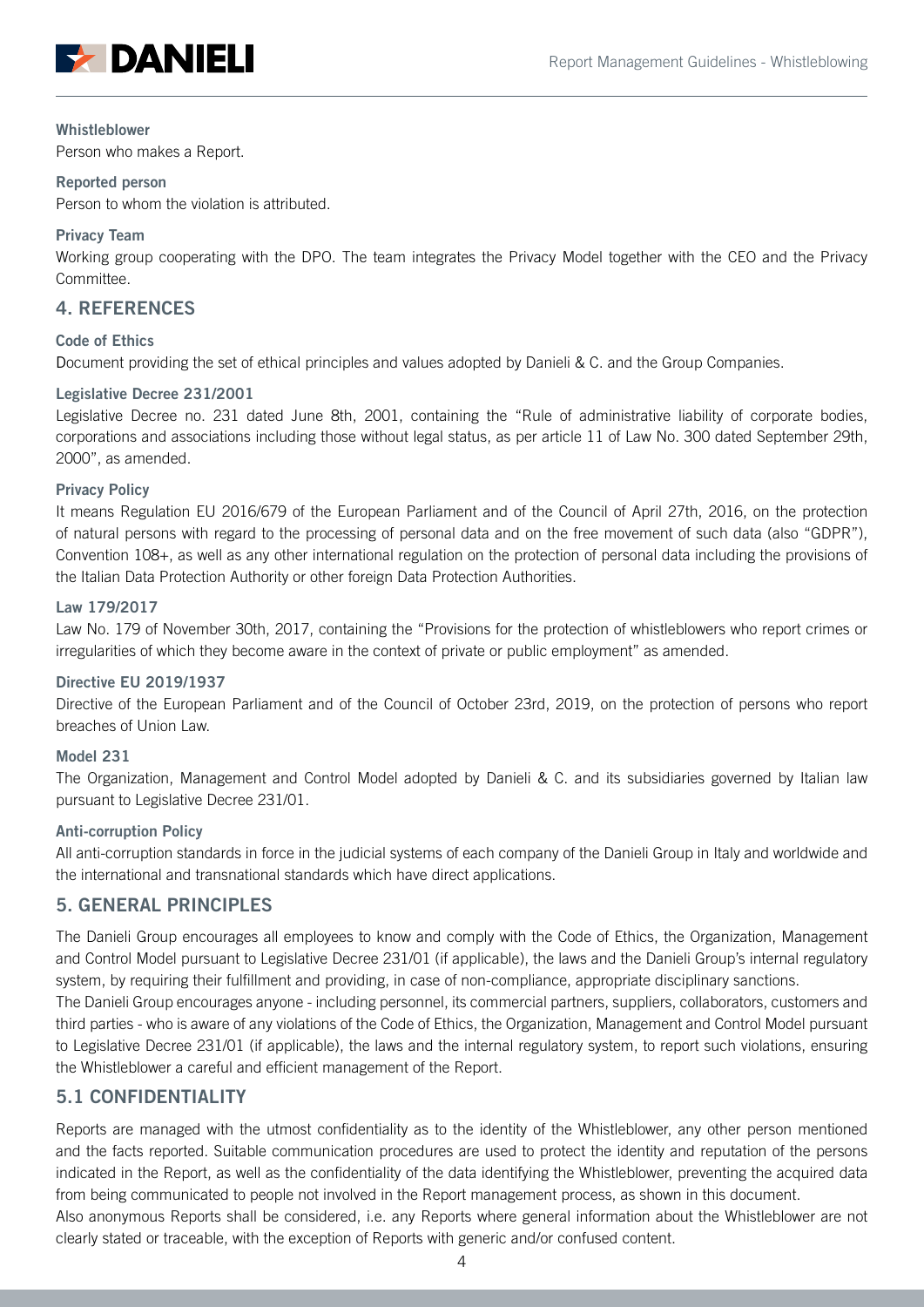

# <span id="page-4-0"></span>5.2. PROTECTION OF WHISTLEBLOWERS

The Danieli Group ensures protection from any direct or indirect act of retaliation, discrimination or criminalization against the Whistleblower for reasons, directly or indirectly, connected to the Report.

The Danieli Group ensures the confidentiality of the Whistleblower's personal data and of the information contained in the Report by all the people involved in the procedure, except in cases where anonymity is not enforceable in accordance with the law.

The Danieli Group prohibits tracing any information regarding access logs during reporting by platform performed through company devices and network.

# <span id="page-4-1"></span>5.3. PROTECTION OF REPORTED PEOPLE

The Danieli Group undertakes, in order to protect the dignity and reputation of any person, to offer maximum protection from defamatory reports and, in any case, from reports which have proved unfounded and carried out with willful misconduct or gross negligence.

In this context and following an analysis, should the Report be unfounded, illegitimate or libelous, Danieli & C. ensures that sanctioning measures are adopted as described in Chapter 7 of this Guideline. In addition, Danieli & C., through its Reporting Committee, may consider informing the reported person about the content of the Report held to be illegal and the Whistleblower's identity to allow the latter to evaluate any action for his/her own protection.

In compliance with the applicable regulations, the Danieli Group adopts the same forms of protection safeguarding the privacy of the Whistleblower also for the person presumed to be responsible for the breach, without prejudice to the provisions of law imposing the obligation to communicate the name of the reported person (e.g. requests from the Judicial Authority, etc.).

The reported person shall be informed as soon as possible and according to the applicable local regulations; however, where there is a substantial risk that the reported person may jeopardize the capacity to investigate effectively the report or the evidences o be acquired, the notification may be delayed.

## <span id="page-4-2"></span>5.4. REFRAINING PROCEDURES

In order to ensure the independence and impartiality of judgement of the body responsible for analyzing and assessing the Report, as well as the full collegiality of the Reporting Committee:

> in the event that the subject of the Report is a conduct by a member of the Reporting Committee or an employee of the roles that are part of it, such member of the Reporting Committee shall refrain from preliminary analysis and, in the case of investigation, from any activity related to it. The excluded member of the Reporting Committee shall be substituted by the Vice-Chairman of the Board of Directors of Danieli & C. Officine Meccaniche S.p.A. or by a person appointed by him/her;

> in the event that the subject of the Report is a conduct by more members of the Reporting Committee or employees of more roles that are part of it, such members of the Reporting Committee shall refrain from preliminary analysis and, in the case of investigation, from any activity related to it. These members shall be substituted by persons appointed by the Vice-Chairman of the Board of Directors of Danieli & C. Officine Meccaniche S.p.A. (even the Vice-Chairman can substitute one of the excluded members of the Reporting Committee);

> in the case that the subject of the Report is a conduct by a member of the Supervisory Committee or by the whole Supervisory Committee of the company subject to the Report, such Supervisory Committee shall be excluded from the communication process referred to the Report and the Reporting Committee shall inform immediately the Board of Statutory Auditors of the involved company about the circumstance;

> in the case that the subject of the Report is a conduct by a member of the Group Internal Audit and the received Report is deemed to be unfounded, no verification activity can be commissioned to the Group Internal Audit by the Reporting Committee.

## <span id="page-4-3"></span>6. REPORT MANAGEMENT PROCESS

The Danieli Group has defined a Report management system which identifies (i) the individuals who can activate the process, (ii) the type of violations subject to the Report, (iii) the channel that can be used to make a Report, (iv) the activities required to manage each Report, (v) the protection of the Whistleblower and the reported person, (vi) the reporting and (vii) the sanctioning measures.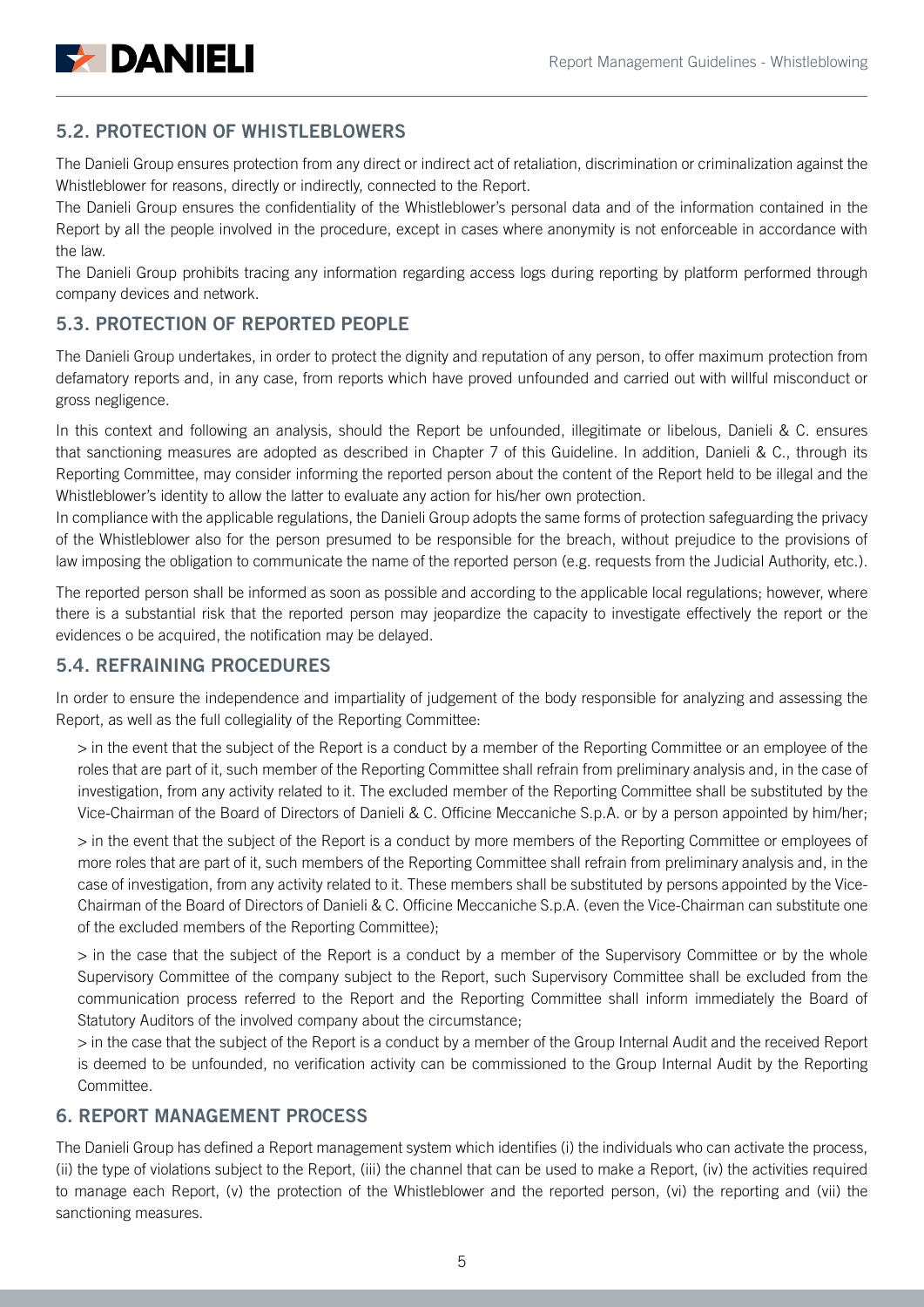

## <span id="page-5-0"></span>6.1. INVOLVED PERSONS

In line with the applicable regulations and the best practice, the Reporting process can be activated by:

- > employees or former employees of the Danieli Group and all people operating under contractual relationships that lead
- to their inclusion within the company organization, including types other than the employment contract;
- > members of corporate bodies;

> third parties including, for example, customers, suppliers, consultants, commercial partners, people whose employment has not started yet or is terminated, shareholders, etc.

Reporting may concern the following people:

- > employees of Danieli Group;
- > members of corporate bodies;
- > third parties (e.g. customers, suppliers, consultants, collaborators, interns, apprentices, commercial partners).

## <span id="page-5-1"></span>6.2. SUBJECT OF THE REPORT

Considering that the Whistleblower can report any violation (be it a fact or an omission) even potentially contrary to the legislation and the internal regulations of the Danieli Group, Reports may concern, including but not limited to:

- > violations of the Code of Ethics, policies, internal procedures and regulations;
- > conflict of interest;
- > theft of goods and unlawful acquisition of commercial information and technical know-how;
- > illegal and/or fraudulent (including financial) activities to the detriment of all the Company's assets;
- > violations of environmental protection and work safety standards;
- > attempted, alleged or actual acts of bribery put in place directly, indirectly or solicited by third parties (e.g. suppliers, consultants, collaborators, customers and intermediaries);
- > any conduct deemed to be unlawful, pursuant to Model 231 of the Group Companies which are subject to it.

## <span id="page-5-2"></span>6.3. REPORTING CHANNELS

The following dedicated reporting channels are provided for the whole Danieli Group:

- > web site through the dedicated electronic platform Ethics and Integrity Line at the web address ethics.danieli.com accessible from any device. This tool is strongly recommended because it ensures - through information encryption - full confidentiality of the Whistleblower's identity, as well as data integrity preservation;
- > by confidential and personal mail addressed to: Reporting Committee Attn.: President of the Reporting Committee Danieli & C. Officine Meccaniche S.p.A. – Legal Department, Via Nazionale, 41 - 33042 - Buttrio (UD) - Italy.

Anyone receiving a Report outside the provided channels shall immediately forward it to the President of the Reporting Committee, ensuring the utmost confidentiality in order to protect the Whistleblower's identity and the identity of the persons who might have been reported, and remove such received Report.

The Whistleblower, through one of the dedicated reporting channels, may request to disclose the information in his/her personal possession.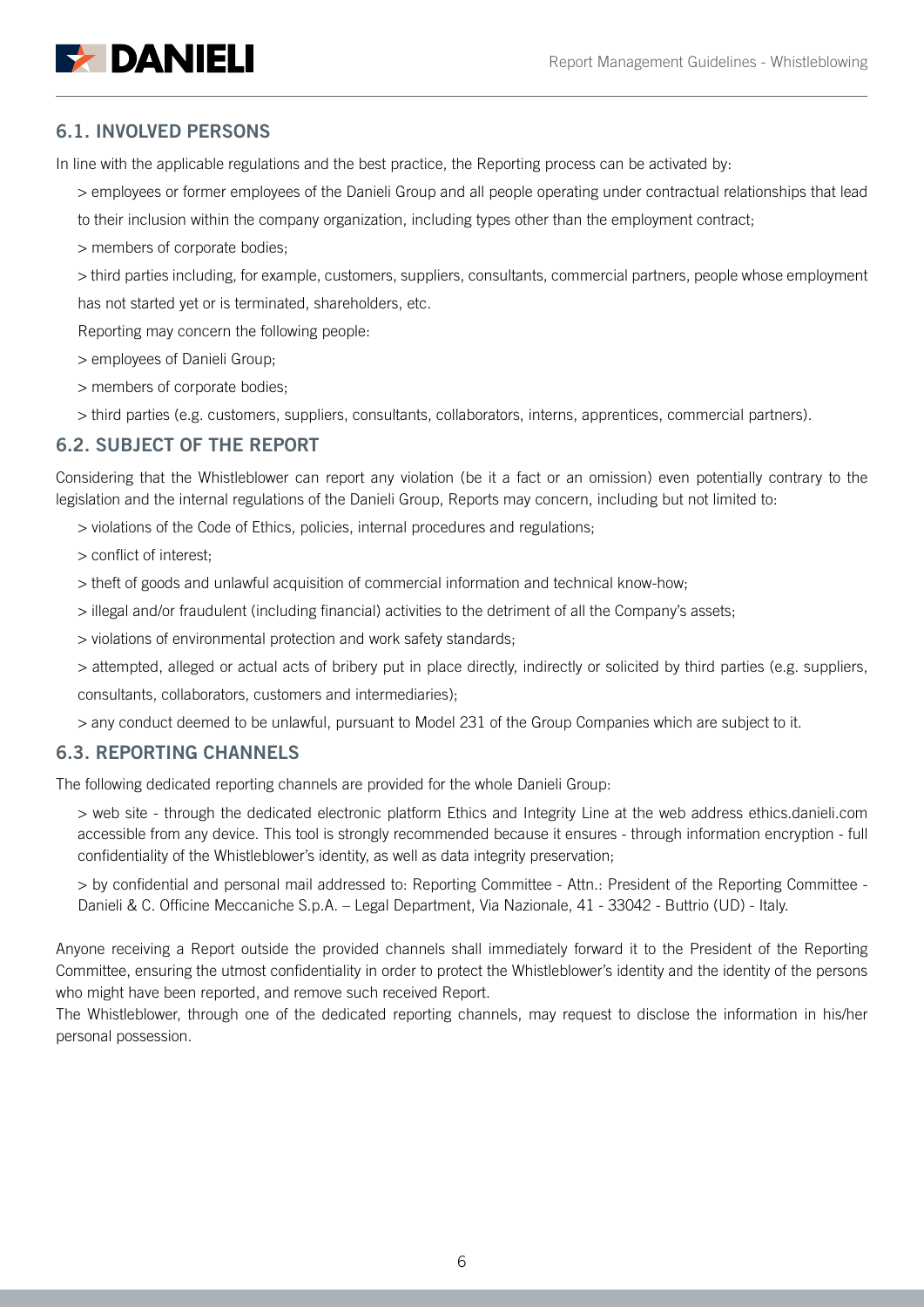

## <span id="page-6-0"></span>6.4. RECEIPT OF REPORTS AND RELATED PRELIMINARY ANALYSIS

Any Reports sent through the dedicated channels is received by the Reporting Committee. The Reports received by mail shall be entered - with the operational support of the GCO - into the dedicated electronic platform to be automatically registered. The Reporting Committee is therefore responsible for carrying out a first analysis of the Report. In particular:

> in case of a manifestly unfounded Report or a Report outside the scope of enforceability of this Guideline and/or with contents that are already prima facie defamatory and/or slanderous or in the presence of a too general Report without any element allowing to start an in-depth analysis, such Report shall be filed. The Report shall in any case be kept within the dedicated electronic platform, accompanied by a brief note indicating the reason of filing;

> in case of a Report of facts already known and for which verification and analysis activities are already underway, or there are already pre-litigations, litigations or other ongoing investigations, even by judicial authorities, the Reporting Committee shall assess whether the Report should be connected with the case under investigation;

> in case of a Report requiring an investigation, the Reporting Committee shall firstly examine if it is relevant pursuant to Legislative Decree 231/01 - since it is a violation of Model 231 or the Code of Ethics or concerns one of the offences provided for in Legislative Decree 231/01 - and, in such case, shall immediately share the Report with the Supervisory Committee of the company subject to the Report, so that the Supervisory Committee can carry out independent evaluations and investigations.

The Reporting Committee, in case of a Report requiring an investigation, shall assess the proper classification of the Report compared to a specific list of categories and shall carry out all checks on the legitimacy of the reported facts availing itself, if deemed appropriate, of the Group Internal Audit department.

In case of a Report with already prima facie defamatory and/or slanderous contents, the Reporting Committee shall take the legal measures provided for in the competent legal system. In the case of such Report, the Group Companies can also apply appropriate disciplinary measures against the Whistleblower.

No measure shall instead be taken, and no sanction shall be imposed against the persons who have made a Report in good faith, even if, following the analysis and verification activities, the described facts are unfounded.

## <span id="page-6-1"></span>6.5.REPORT ANALYSIS AND VERIFICATION

In case of a Report requiring an investigation, the Reporting Committee may request the support of the Group Internal Audit department to carry out checks and in-depth analysis.

Once the Group Internal Audit department has received the mandate, it shall perform all the analysis and verification activities also with the support of other company figures (also of the involved subsidiary) or external specialists, providing the Reporting Committee with periodic updates. In the case where the Supervisory Committee is involved, such updating reporting shall be shared, always through the dedicated electronic platform, also with the members of the Supervisory Committee.

In addition, during the analysis and verification activities, the Group Internal Audit team may communicate with the Whistleblower by means of specific tools such as the chat available on the dedicated electronic platform (encrypted tool) or other identified channels allowing to maintain the utmost protection and anonymity of the Whistleblower.

Once the audit activity has been completed, the Group Internal Audit department shall draw up a Report containing the results and submit it, through the dedicated platform, to the Reporting Committee and, if involved, the competent Supervisory Committee.

Only members of the Reporting Committee can access the whole set of Reports received (except for the specific ones where one of the members is subject to a Report) while, according to the need-to-know principle, any other person shall access only the information referred to the Report for which his/her involvement in management, analysis and verification activity was required.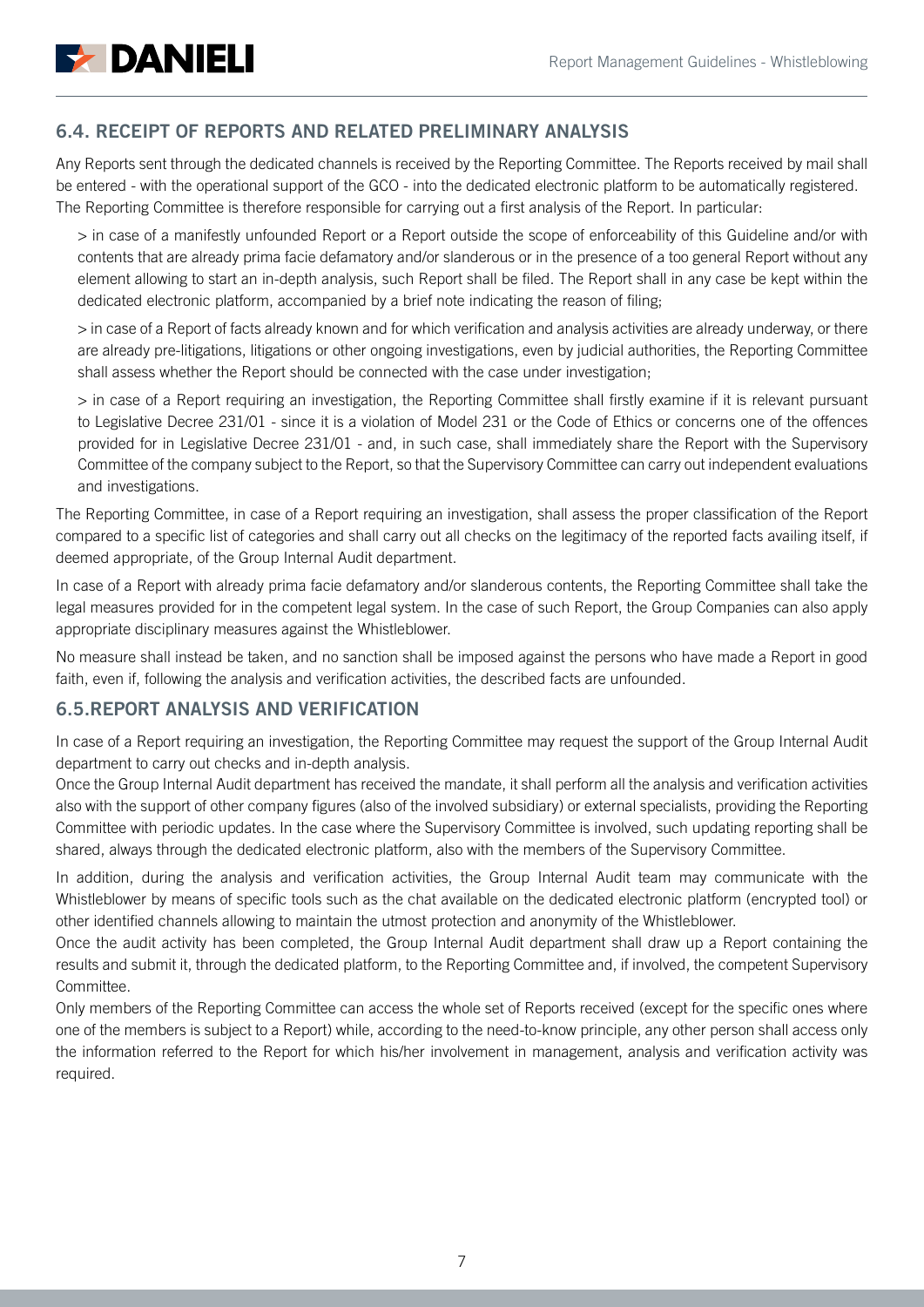

# <span id="page-7-2"></span>6.6. REPORT ANALYSIS ACTIVITY AND SUBSEQUENT DECISIONS

Once the Reporting Committee has received the Report and assessed its content, it shall take (also with the support of the involved Group Companies) the necessary corrective measures, which may include:

> any adoption of sanctioning measures against the reported person and/or the perpetrators of unlawful conducts and/or reported violations;

> adoption of any strengthening action of the internal control and risk management system and Model 231; and, if necessary,

> any reporting to the Judicial Authority of facts constituting offences or the promotion of civil and/or administrative measures.

The Reporting Committee ensures the Whistleblower that it takes charge of the Report and informs him/her about the adopted measures, the progress and results of the investigation, in accordance with the law and best practice. Moreover, a Report Executive Summary shall be shared with the following recipients:

> in case of a Report concerning the Parent Company with the Chairman of the Board of Directors, Executive Directors, the Board of Statutory Auditors, the Supervisory Committee and other recipients defined by the Reporting Committee on a case-by-case basis;

> in case of a Report concerning a Group Company, with the Chairman of the Board of Directors of the Group Company or equivalent position, the corresponding Board of Statutory Auditors, if any, the Supervisory Committee, if any, and other recipients defined by the Reporting Committee on a case-by-case basis.

## <span id="page-7-3"></span>6.7. REPORTING

The Reporting Committee shall draw up a six-monthly summary report of the activities carried out. Such report shall be shared with the Board of Directors, Board of Statutory Auditors and Supervisory Committee of Danieli & C.

## <span id="page-7-0"></span>7. SANCTIONING SYSTEM

Should the verifications of the received Reports indicate that a Danieli Group's employee has acted unlawfully, such employee shall be subject to proper and proportionate sanctioning measures, in accordance with the provisions of Model 231 (if any), the National Collective Bargaining Agreement and other applicable standards.

Furthermore, disciplinary measures shall be taken against anyone infringing the measures to protect the Whistleblower or anyone adopting acts of retaliation and/or discrimination towards the Whistleblower.

In the case of employees of Danieli Group, Danieli & C. HR department shall be responsible for evaluating the disciplinary measures to be applied.

In case of individuals other than employees (e.g. suppliers, consultants, collaborators, interns, apprentices, commercial partners), the Group Legal department shall be responsible for evaluating, on a case-by-case basis, any applicable sanctioning measures - also involving the persons who are locally in charge of the involved subsidiaries.

## <span id="page-7-1"></span>8. TRACEABILITY

The Reporting Committee, by using the dedicated electronic platform, ensures the traceability of the Report management process, as well as the adequate retention and storage of the documents provided when reporting and, later, during the whole analysis and verification process, in order to allow the reconstruction of the entire Report management process.

## 9. PERSONAL DATA PROTECTION GUIDELINES

During the Reporting process covered by this Guideline, the Personal Data Protection Model adopted by Danieli & C. as from 2018 shall be fulfilled in order to ensure the system's compliance with the GDPR and any other applicable data protection legislation.